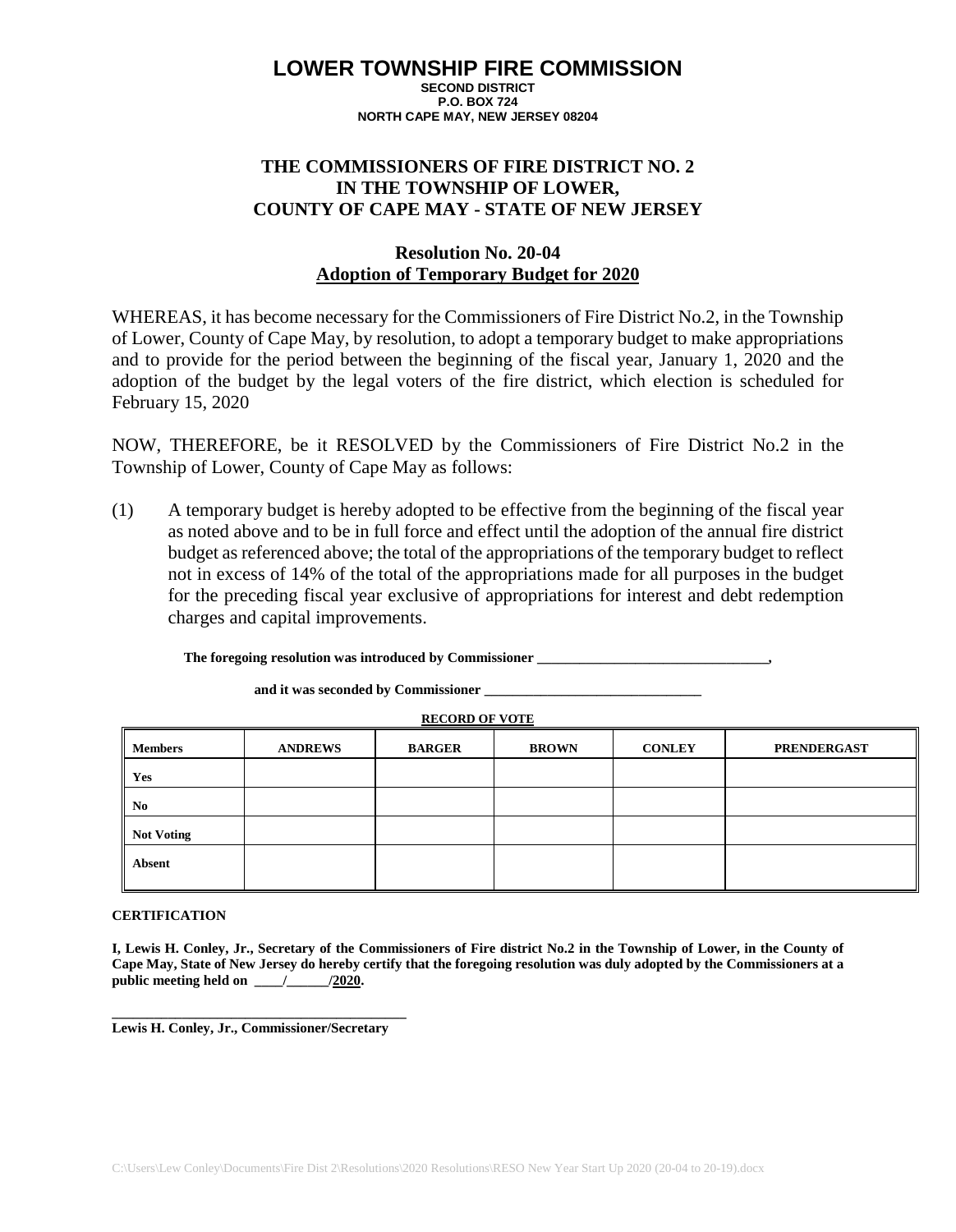# THE COMMISSIONERS OF FIRE DISTRICT NO.2 IN THE TOWNSHIP OF LOWER, COUNTY OF CAPE MAY RESOLUTION NO. 20-05 AUTHORIZING AIRPOWER INTERNATIONAL, INC TO PROVIDE NORMAL SERVICE LABOR AND PREVENTATIVE MAINTENANCE SERVICE FOR THE BREATHING AIR SYSTEM

WHEREAS, The Commissioners of Fire District No. 2, in the Township of Lower, County of Cape May, need to have maintained it's breathing air compressor system.

WHEREAS, said Commissioners, have received a proposal from Airpower International, Inc. 7300 Industrial Center, Building #10, Route 130 North, Pennsauken, New Jersey 08110 to provide said service as detailed in their proposal letter.

WHEREAS, the Local Public Contracts Law, N.J.S.A. 40A:11-1 *et seq.*, provides that a governing body may award a contract without public advertising for competitive bidding where the nature of said contract is in the form of a professional service; and,

WHEREAS, the subject resolution providing for the awarding of a contract relative to professional services and the notice of the award of contract shall be available for public inspection; and,

WHEREAS, the Local Public Contract Law, N.J.S.A. 40A:11-5(1) (a) (i), provides that a notice of the award of said contract shall be published in a newspaper, said advertisement stating the nature, duration and amount of the contract.

NOW, THEREFORE, be it resolved by the Commissioners of Fire District No. 2, in the Township of Lower, County of Cape May that said Proposal of Airpower International, Inc. be and the same is hereby approved and the appropriate officers of the Commission are hereby authorized to sign documents memorializing this action.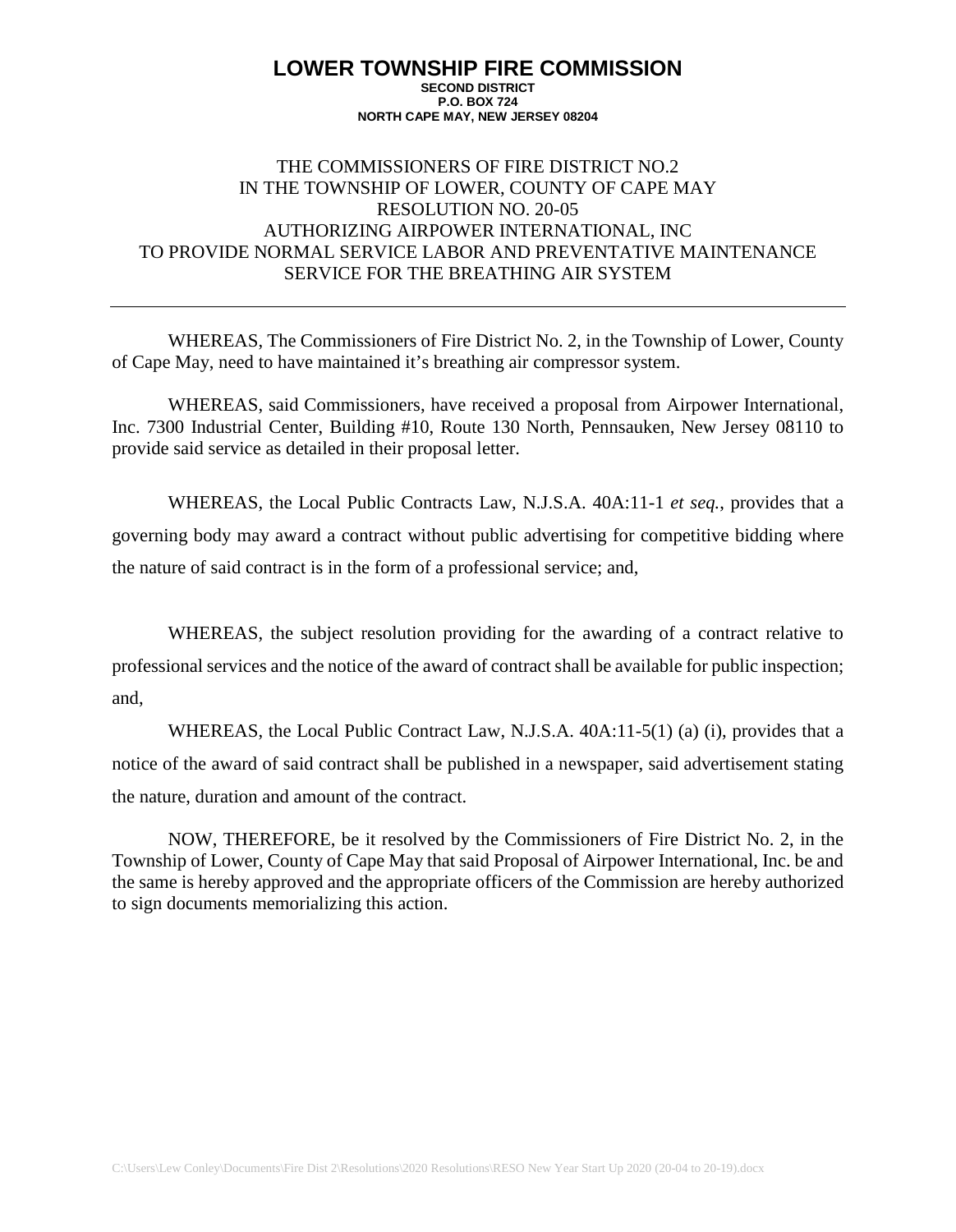# **LOWER TOWNSHIP FIRE COMMISSION**

**SECOND DISTRICT P.O. BOX 724**

#### **NORTH CAPE MAY, NEW JERSEY 08204**

**The foregoing resolution was introduced by Commissioner \_\_\_\_\_\_\_\_\_\_\_\_\_\_\_\_\_\_\_\_\_\_\_\_\_\_\_\_\_\_\_\_\_,**

**and it was seconded by Commissioner \_\_\_\_\_\_\_\_\_\_\_\_\_\_\_\_\_\_\_\_\_\_\_\_\_\_\_\_\_\_\_**

#### **RECORD OF VOTE**

| <b>Members</b>    | <b>ANDREWS</b> | <b>BARGER</b> | <b>BROWN</b> | <b>CONLEY</b> | <b>PRENDERGAST</b> |
|-------------------|----------------|---------------|--------------|---------------|--------------------|
| Yes               |                |               |              |               |                    |
| N <sub>0</sub>    |                |               |              |               |                    |
| <b>Not Voting</b> |                |               |              |               |                    |
| Absent            |                |               |              |               |                    |

#### **CERTIFICATION**

**I, Lewis H. Conley, Jr., Secretary of the Commissioners of Fire district No.2 in the Township of Lower, in the County of Cape May, State of New Jersey do hereby certify that the foregoing resolution was duly adopted by the Commissioners at a public meeting held on \_\_\_\_/\_\_\_\_\_\_/2020.**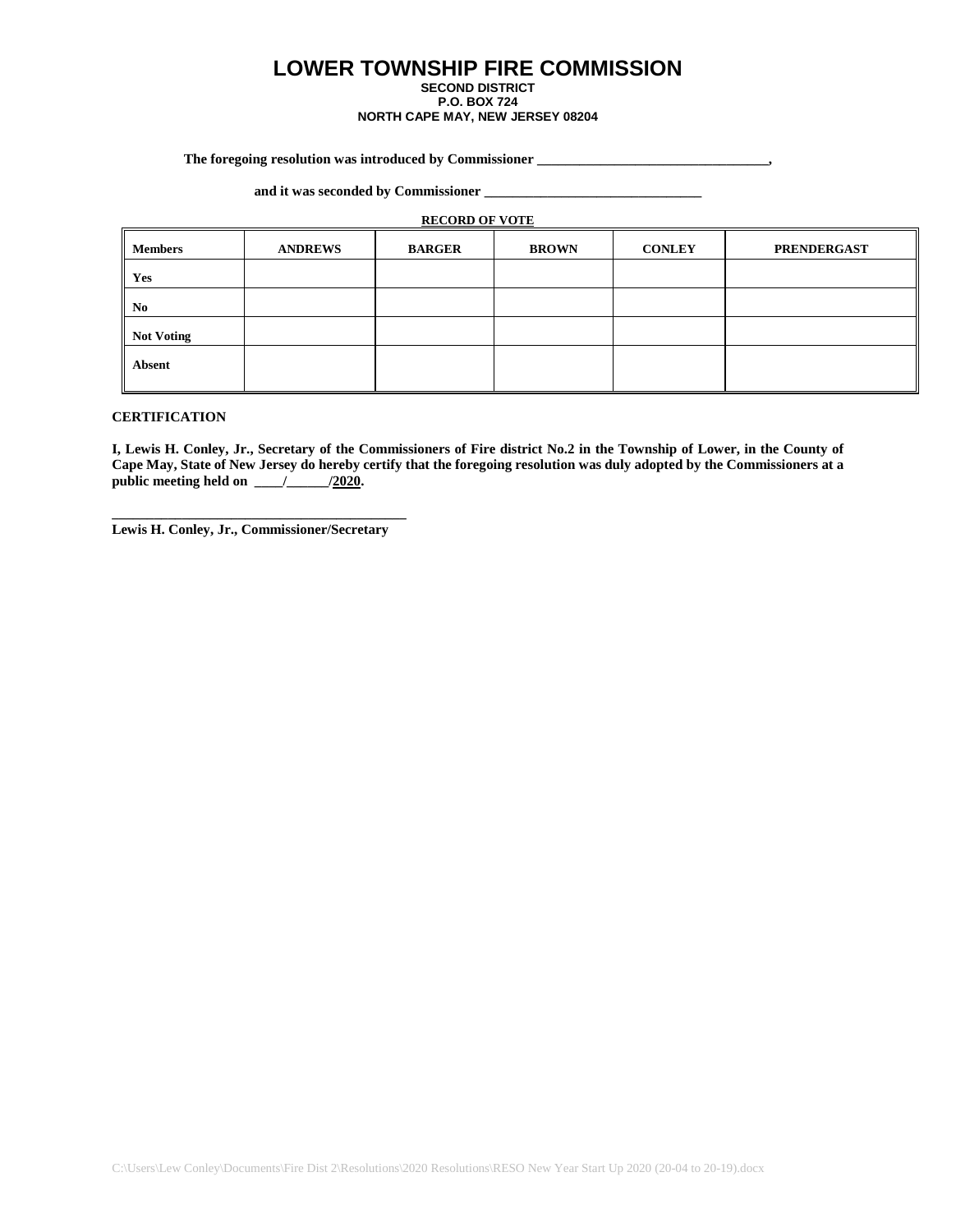### THE COMMISSIONERS OF FIRE DISTRICT NO.2 IN THE TOWNSHIP OF LOWER, COUNTY OF CAPE MAY RESOLUTION NO. 20-06 AUTHORIZING AERIAL TESTING COMPANY TO PROVIDE GROUND LADDER AND AERIAL DEVICE TESTING FOR THE YEAR

WHEREAS, The Commissioners of Fire District No. 2, in the Township of Lower, County of Cape May, to have the ground ladders and aerial device ladder tested on an annual basis; and

WHEREAS, said Commissioners have received a proposal from Aerial Testing Company, P O Box 308, Blue Ball, PA 17506 to provide said ground ladder and aerial device ladder testing.

NOW, THEREFORE, be it resolved by the Commissioners of Fire District No. 2, in the Township of Lower, County of Cape May that the Proposal of Aerial Testing Company be and the same is hereby approved and the appropriate officers of said Commission are hereby authorized to sign documents memorializing this action.

**The foregoing resolution was introduced by Commissioner \_\_\_\_\_\_\_\_\_\_\_\_\_\_\_\_\_\_\_\_\_\_\_\_\_\_\_\_\_\_\_\_\_,**

and it was seconded by Commissioner

**RECORD OF VOTE**

| <b>Members</b>          | <b>ANDREWS</b> | <b>BARGER</b> | <b>BROWN</b> | <b>CONLEY</b> | <b>PRENDERGAST</b> |
|-------------------------|----------------|---------------|--------------|---------------|--------------------|
| Yes                     |                |               |              |               |                    |
| I<br>No                 |                |               |              |               |                    |
| <b>Not Voting</b><br>II |                |               |              |               |                    |
| Absent                  |                |               |              |               |                    |

**CERTIFICATION**

**I, Lewis H. Conley, Jr., Secretary of the Commissioners of Fire district No.2 in the Township of Lower, in the County of Cape May, State of New Jersey do hereby certify that the foregoing resolution was duly adopted by the Commissioners at a public meeting held on \_\_\_\_/\_\_\_\_\_\_/2020.**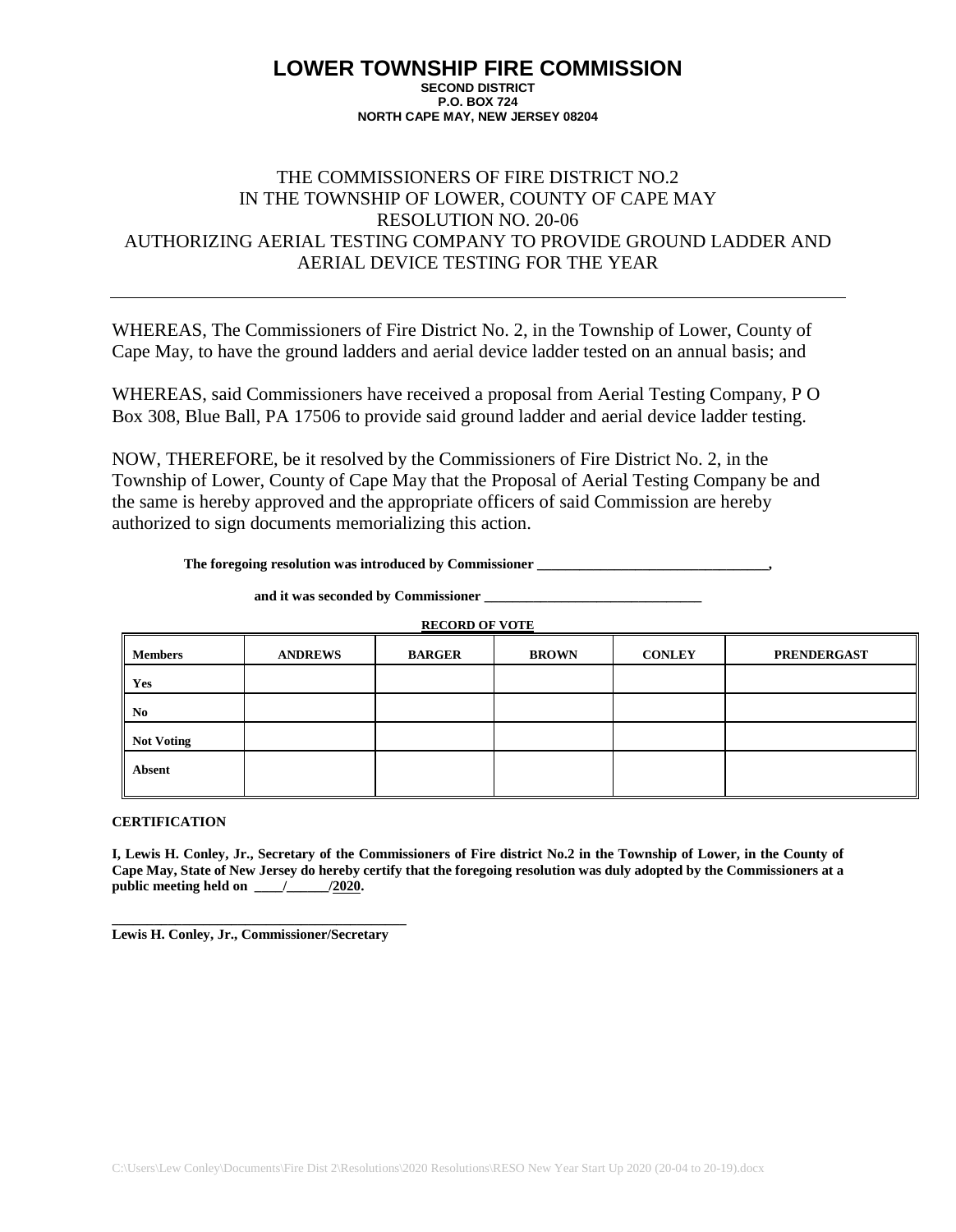#### **LOWER TOWNSHIP FIRE COMMISSION SECOND DISTRICT P.O. BOX 724**

### **NORTH CAPE MAY, NEW JERSEY 08204**

# THE COMMISSIONERS OF FIRE DISTRICT NO.2 IN THE TOWNSHIP OF LOWER, COUNTY OF CAPE MAY RESOLUTION NO. 20-07 AUTHORIZING BIEBER'S LAWN SERVICE TO PROVIDE NORMAL LAWN SERVICE AND LANDSCAPING MAINTENANCE

WHEREAS, The Commissioners of Fire District No. 2, in the Township of Lower, County of Cape May, need to have maintained its lawn and landscaping.

WHEREAS, said Commissioners, have received a proposal from Bieber's Lawn service to provide said service as detailed in their proposal letter,

NOW, THEREFORE, be it resolved by the Commissioners of Fire District No. 2, in the Township of Lower, County of Cape May that said Proposal of Bieber's Lawn Service be and the same is hereby approved and the appropriate officers of the Commission are hereby authorized to sign documents memorializing this action.

The foregoing resolution was introduced by Commissioner

**and it was seconded by Commissioner \_\_\_\_\_\_\_\_\_\_\_\_\_\_\_\_\_\_\_\_\_\_\_\_\_\_\_\_\_\_\_**

**RECORD OF VOTE**

| <b>Members</b>    | <b>ANDREWS</b> | <b>BARGER</b> | <b>BROWN</b> | <b>CONLEY</b> | <b>PRENDERGAST</b> |
|-------------------|----------------|---------------|--------------|---------------|--------------------|
| Yes               |                |               |              |               |                    |
| No                |                |               |              |               |                    |
| <b>Not Voting</b> |                |               |              |               |                    |
| Absent            |                |               |              |               |                    |

#### **CERTIFICATION**

**I, Lewis H. Conley, Jr., Secretary of the Commissioners of Fire district No.2 in the Township of Lower, in the County of Cape May, State of New Jersey do hereby certify that the foregoing resolution was duly adopted by the Commissioners at a public meeting held on \_\_\_\_/\_\_\_\_\_\_/2020.**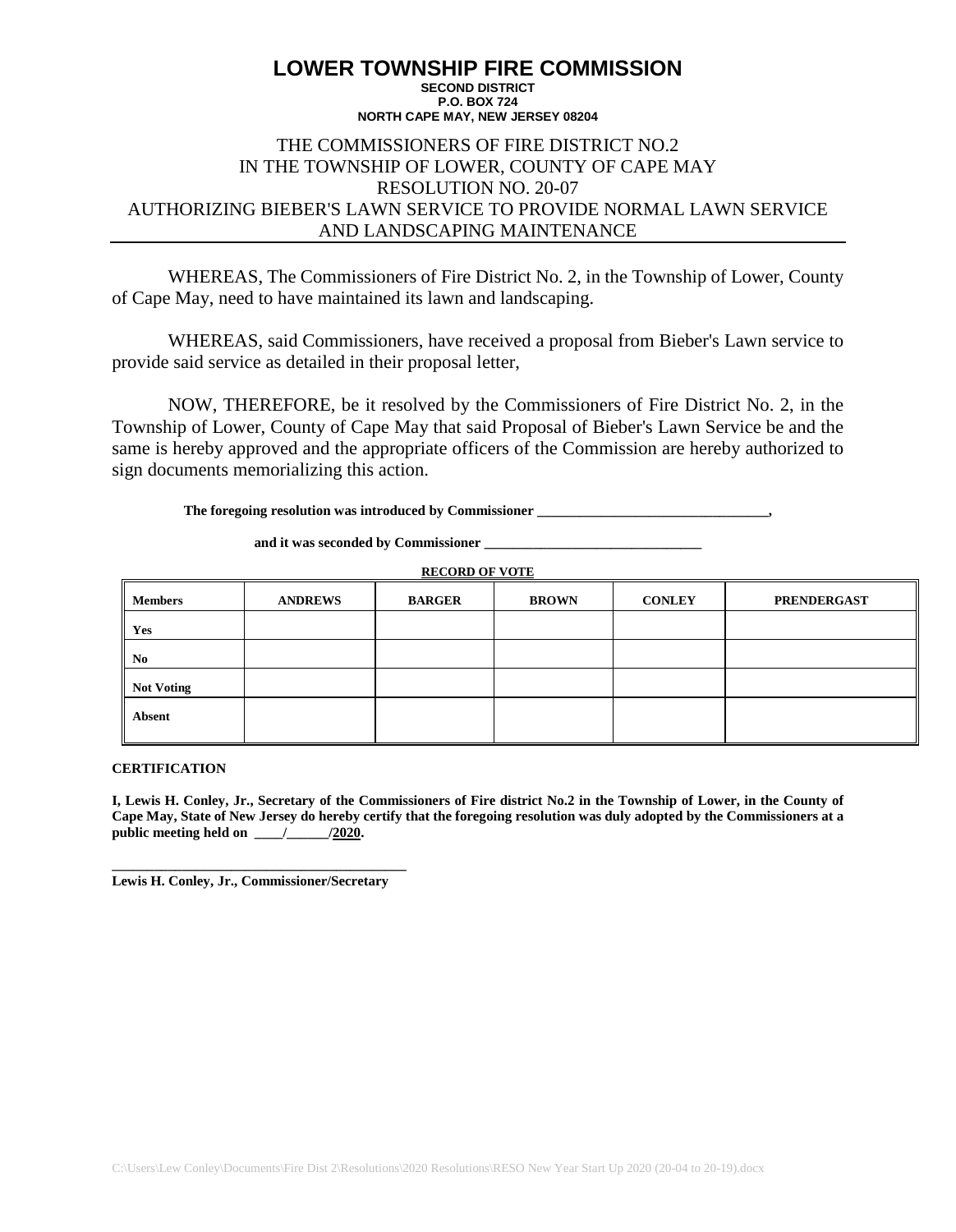### THE COMMISSIONERS OF FIRE DISTRICT NO.2 IN THE TOWNSHIP OF LOWER, COUNTY OF CAPE MAY RESOLUTION NO. 20-08 AUTHORIZING BIEBER'S LAWN SERVICE TO PROVIDE SNOW PLOWING SERVICES ON DEMAND

WHEREAS, The Commissioners of Fire District No. 2, in the Township of Lower, County of Cape May, need to have snow removed from time to time.

WHEREAS, said Commissioners, have received a proposal from Bieber's Lawn Service 766 Tabernacle Road, Erma, N.J. 08204 to provide said service as detailed in their proposal letter,

NOW, THEREFORE, be it resolved by the Commissioners of Fire District No. 2, in the Township of Lower, County of Cape May that said Proposal of Bieber's Lawn Service be and the same is hereby approved and the appropriate officers of the Commission are hereby authorized to sign documents memorializing this action.

**The foregoing resolution was introduced by Commissioner \_\_\_\_\_\_\_\_\_\_\_\_\_\_\_\_\_\_\_\_\_\_\_\_\_\_\_\_\_\_\_\_\_,**

**and it was seconded by Commissioner \_\_\_\_\_\_\_\_\_\_\_\_\_\_\_\_\_\_\_\_\_\_\_\_\_\_\_\_\_\_\_**

**RECORD OF VOTE**

| <b>Members</b>    | <b>ANDREWS</b> | <b>BARGER</b> | <b>BROWN</b> | <b>CONLEY</b> | <b>PRENDERGAST</b> |
|-------------------|----------------|---------------|--------------|---------------|--------------------|
| Yes               |                |               |              |               |                    |
| N <sub>0</sub>    |                |               |              |               |                    |
| <b>Not Voting</b> |                |               |              |               |                    |
| <b>Absent</b>     |                |               |              |               |                    |

#### **CERTIFICATION**

**I, Lewis H. Conley, Jr., Secretary of the Commissioners of Fire district No.2 in the Township of Lower, in the County of Cape May, State of New Jersey do hereby certify that the foregoing resolution was duly adopted by the Commissioners at a public meeting held on \_\_\_\_/\_\_\_\_\_\_/2020.**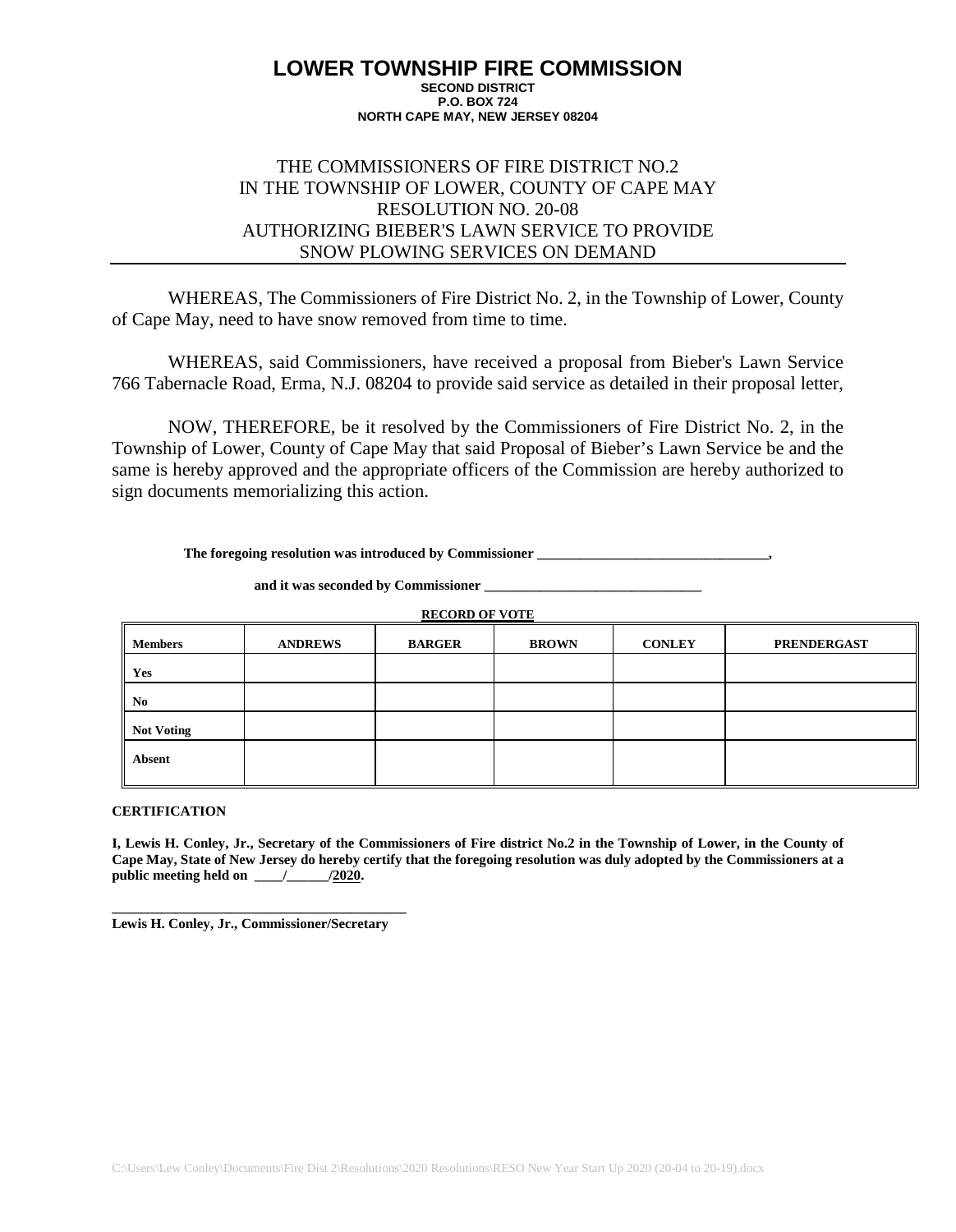### THE COMMISSIONERS OF FIRE DISTRICT NO.2 IN THE TOWNSHIP OF LOWER, COUNTY OF CAPE MAY RESOLUTION NO. 20-09 AUTHORIZING CM-3 BUILDING SOLUTIONS TO PROVIDE HVAC MAINTENANCE SERVICES

WHEREAS, The Commissioners of Fire District No. 2, in the Township of Lower, County of Cape May, need to have maintained its HVAC systems.

WHEREAS, said Commissioners, have an extendable contract with CM-3 Building Solutions 185 Commerce Drive, Suite 1, Fort Washington, PA 19034 for service and maintenance of its HVAC systems.

WHEREAS, said Commissioners have received a detailed service agreement acknowledging that the cost of continuing the maintenance for 2020 will be \$17,105.00 to provide said maintenance as detailed in their proposal.

NOW, THEREFORE, be it resolved by the Commissioners of Fire District No. 2, in the Township of Lower, County of Cape May that the extension of said CM-3 Building Solutions existing contract be extended for CY 2020 and the same is hereby approved and the appropriate officers of the Commission are hereby authorized to sign documents memorializing this action.

**The foregoing resolution was introduced by Commissioner \_\_\_\_\_\_\_\_\_\_\_\_\_\_\_\_\_\_\_\_\_\_\_\_\_\_\_\_\_\_\_\_\_,**

#### **and it was seconded by Commissioner \_\_\_\_\_\_\_\_\_\_\_\_\_\_\_\_\_\_\_\_\_\_\_\_\_\_\_\_\_\_\_**

**RECORD OF VOTE**

| <b>Members</b>    | <b>ANDREWS</b> | <b>BARGER</b> | <b>BROWN</b> | <b>CONLEY</b> | <b>PRENDERGAST</b> |
|-------------------|----------------|---------------|--------------|---------------|--------------------|
| Yes               |                |               |              |               |                    |
| No                |                |               |              |               |                    |
| <b>Not Voting</b> |                |               |              |               |                    |
| Absent            |                |               |              |               |                    |

#### **CERTIFICATION**

**I, Lewis H. Conley, Jr., Secretary of the Commissioners of Fire district No.2 in the Township of Lower, in the County of Cape May, State of New Jersey do hereby certify that the foregoing resolution was duly adopted by the Commissioners at a public meeting held on \_\_\_\_/\_\_\_\_\_\_/2020.**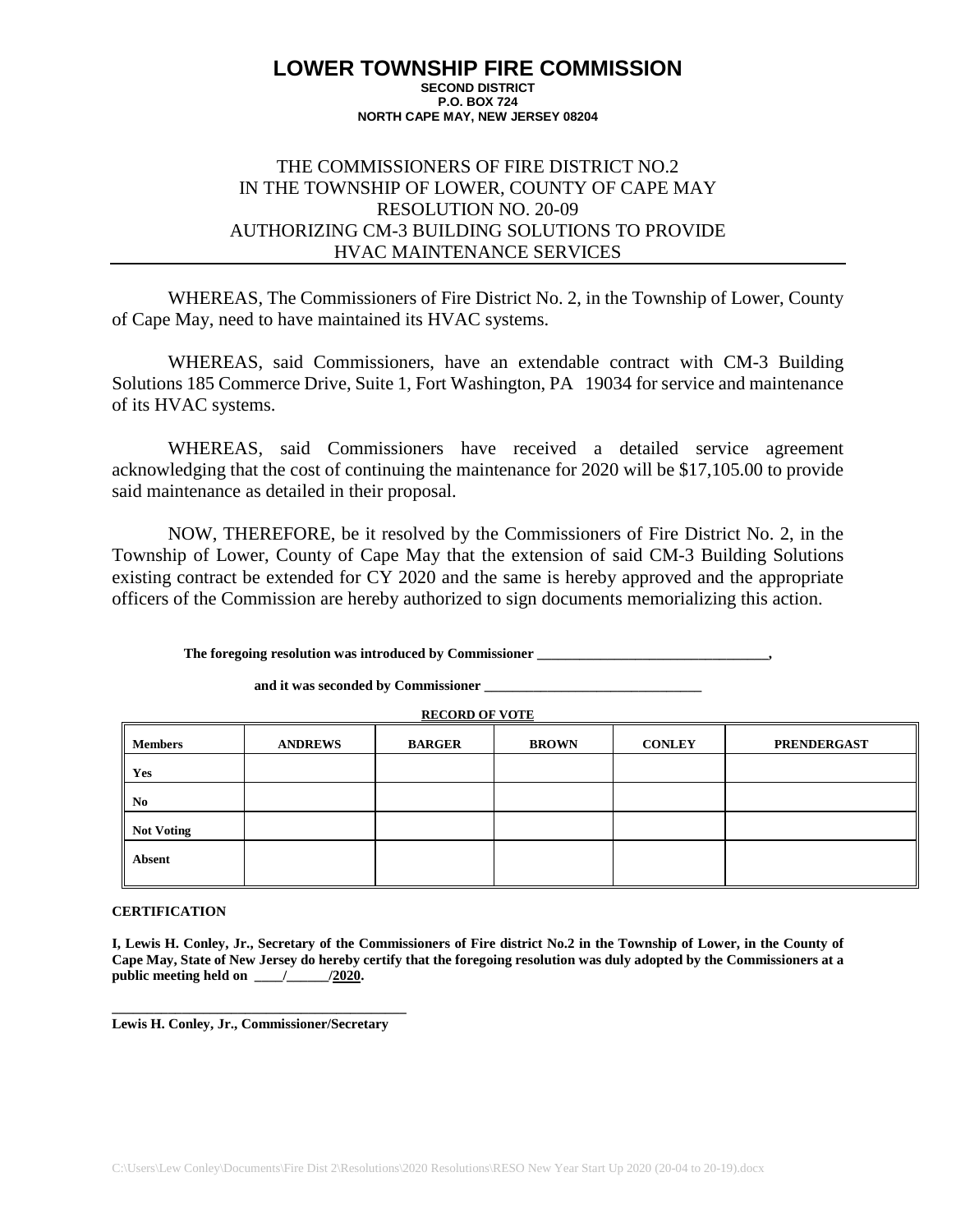### THE COMMISSIONERS OF FIRE DISTRICT NO.2 IN THE TOWNSHIP OF LOWER, COUNTY OF CAPE MAY RESOLUTION NO. 20-10 AUTHORIZING MODERN GROUP POWER SYSTEMS, INC TO PROVIDE GENERATOR SERVICE AND MAINTENANCE

WHEREAS, The Commissioners of Fire District No. 2, in the Township of Lower, County of Cape May, need to have Generator service and maintenance.

WHEREAS, said Commissioners, have received a proposal from Modern Group Power Systems, 2301 Durham Road, PO Box 710, Bristol, PA, 19007 to provide said service as detailed in their proposal letter.

NOW, THEREFORE, be it resolved by the Commissioners of Fire District No. 2, in the Township of Lower, County of Cape May that said Proposal of Modern Group Power Systems, Inc. be and the same is hereby approved and the appropriate officers of the Commission are hereby authorized to sign documents memorializing this action.

**The foregoing resolution was introduced by Commissioner \_\_\_\_\_\_\_\_\_\_\_\_\_\_\_\_\_\_\_\_\_\_\_\_\_\_\_\_\_\_\_\_\_,**

and it was seconded by Commissioner

**RECORD OF VOTE**

| <b>Members</b>    | <b>ANDREWS</b> | <b>BARGER</b> | <b>BROWN</b> | <b>CONLEY</b> | <b>PRENDERGAST</b> |
|-------------------|----------------|---------------|--------------|---------------|--------------------|
| Yes               |                |               |              |               |                    |
| No                |                |               |              |               |                    |
| <b>Not Voting</b> |                |               |              |               |                    |
| <b>Absent</b>     |                |               |              |               |                    |

#### **CERTIFICATION**

**I, Lewis H. Conley, Jr., Secretary of the Commissioners of Fire district No.2 in the Township of Lower, in the County of Cape May, State of New Jersey do hereby certify that the foregoing resolution was duly adopted by the Commissioners at a public meeting held on \_\_\_\_/\_\_\_\_\_\_/2020.**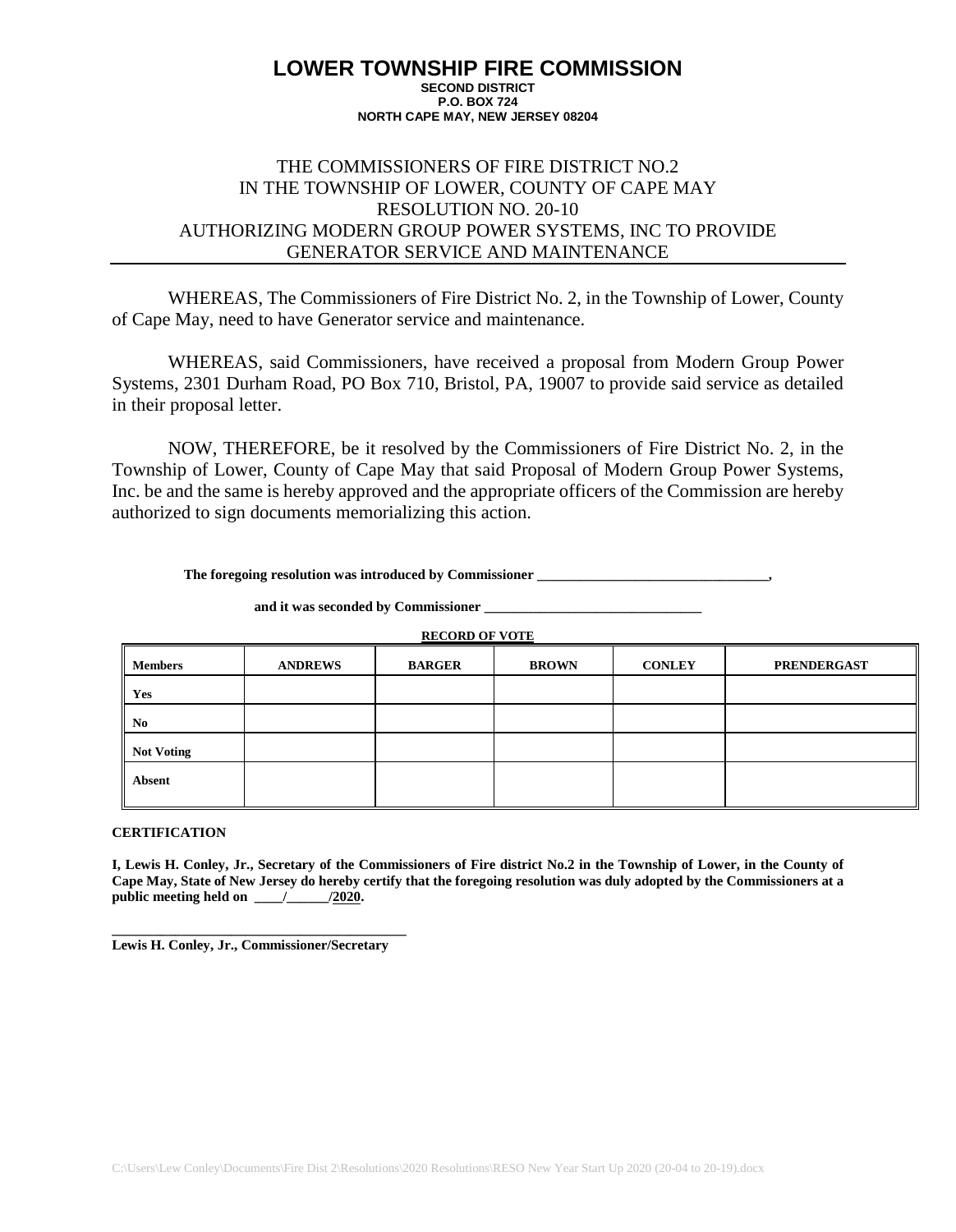### THE COMMISSIONERS OF FIRE DISTRICT NO.2 IN THE TOWNSHIP OF LOWER, COUNTY OF CAPE MAY RESOLUTION NO. 20-11 AUTHORIZING FIRE & SAFETY SERVICES, LTD. TO PROVIDE PREVENTATIVE MAINTENANCE SERVICE, IN STATION, FOR THE PUMPERS AND AERIAL TOWER

WHEREAS, The Commissioners of Fire District No. 2, in the Township of Lower, County of Cape May, need to have maintained, in station, its fire apparatus which includes but not limited to the pumpers and aerial tower.

WHEREAS, said Commissioners, have received a proposal from Fire and Safety Services, Ltd. 560 Stelton Road, Piscataway, N.J. 08854 to provide said service as detailed in their proposal letter.

NOW, THEREFORE, be it resolved by the Commissioners of Fire District No. 2, in the Township of Lower, County of Cape May that said Proposal of Fire and Safety Services, Ltd. be and the same is hereby approved and the appropriate officers of the Commission are hereby authorized to sign documents memorializing this action.

**The foregoing resolution was introduced by Commissioner \_\_\_\_\_\_\_\_\_\_\_\_\_\_\_\_\_\_\_\_\_\_\_\_\_\_\_\_\_\_\_\_\_,**

#### **and it was seconded by Commissioner \_\_\_\_\_\_\_\_\_\_\_\_\_\_\_\_\_\_\_\_\_\_\_\_\_\_\_\_\_\_\_**

**RECORD OF VOTE**

| <b>Members</b>    | <b>ANDREWS</b> | <b>BARGER</b> | <b>BROWN</b> | <b>CONLEY</b> | <b>PRENDERGAST</b> |
|-------------------|----------------|---------------|--------------|---------------|--------------------|
| Yes               |                |               |              |               |                    |
| No                |                |               |              |               |                    |
| <b>Not Voting</b> |                |               |              |               |                    |
| Absent            |                |               |              |               |                    |

#### **CERTIFICATION**

**I, Lewis H. Conley, Jr., Secretary of the Commissioners of Fire district No.2 in the Township of Lower, in the County of Cape May, State of New Jersey do hereby certify that the foregoing resolution was duly adopted by the Commissioners at a public meeting held on \_\_\_\_/\_\_\_\_\_\_/2020.**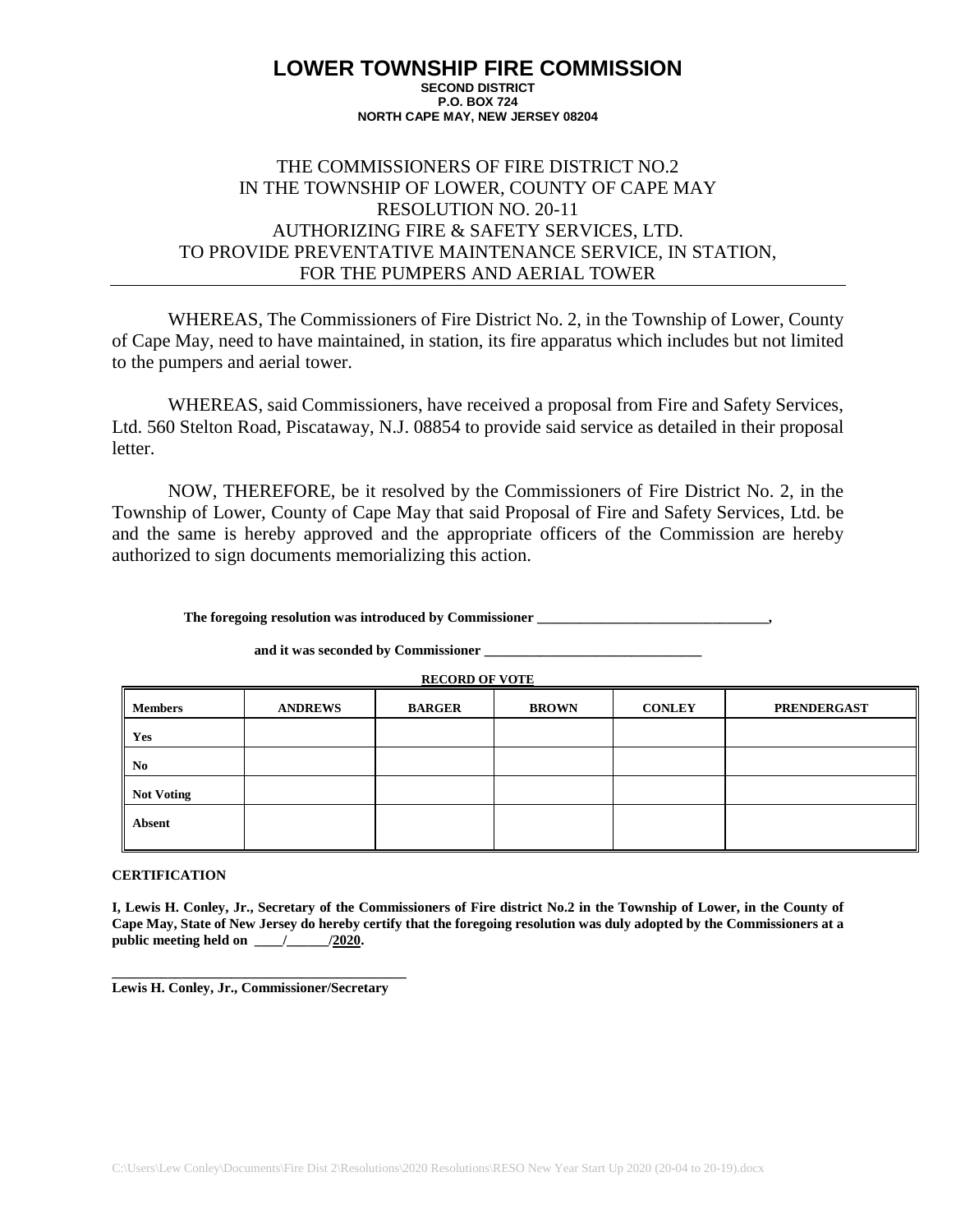# THE COMMISSIONERS OF FIRE DISTRICT NO.2 IN THE TOWNSHIP OF LOWER, COUNTY OF CAPE MAY RESOLUTION NO. 20-12 AUTHORIZING RICH FIRE PROTECTION TO PROVIDE SERVICE AND INSPECTION FOR THE AUTOMATIC FIRE SUPPRESSION SYSTEM

WHEREAS, The Commissioners of Fire District No. 2, in the Township of Lower, County of Cape May, need to have Generator service and maintenance.

WHEREAS, said Commissioners, have received a proposal from Rich Fire Protection, 34 Somerset Avenue, PO Box 1149, Pleasantville, N.J. 08232 to provide said service as detailed in their proposal letter.

NOW, THEREFORE, be it resolved by the Commissioners of Fire District No. 2, in the Township of Lower, County of Cape May that said Proposal of Rich Fire Protection be and the same is hereby approved and the appropriate officers of the Commission are hereby authorized to sign documents memorializing this action.

**The foregoing resolution was introduced by Commissioner \_\_\_\_\_\_\_\_\_\_\_\_\_\_\_\_\_\_\_\_\_\_\_\_\_\_\_\_\_\_\_\_\_,**

**and it was seconded by Commissioner \_\_\_\_\_\_\_\_\_\_\_\_\_\_\_\_\_\_\_\_\_\_\_\_\_\_\_\_\_\_\_**

**RECORD OF VOTE**

| <b>Members</b>           | <b>ANDREWS</b> | <b>BARGER</b> | <b>BROWN</b> | <b>CONLEY</b> | <b>PRENDERGAST</b> |
|--------------------------|----------------|---------------|--------------|---------------|--------------------|
| Yes                      |                |               |              |               |                    |
| II.<br>No                |                |               |              |               |                    |
| II.<br><b>Not Voting</b> |                |               |              |               |                    |
| Absent                   |                |               |              |               |                    |

#### **CERTIFICATION**

**I, Lewis H. Conley, Jr., Secretary of the Commissioners of Fire district No.2 in the Township of Lower, in the County of Cape May, State of New Jersey do hereby certify that the foregoing resolution was duly adopted by the Commissioners at a public meeting held on \_\_\_\_/\_\_\_\_\_\_/2020.**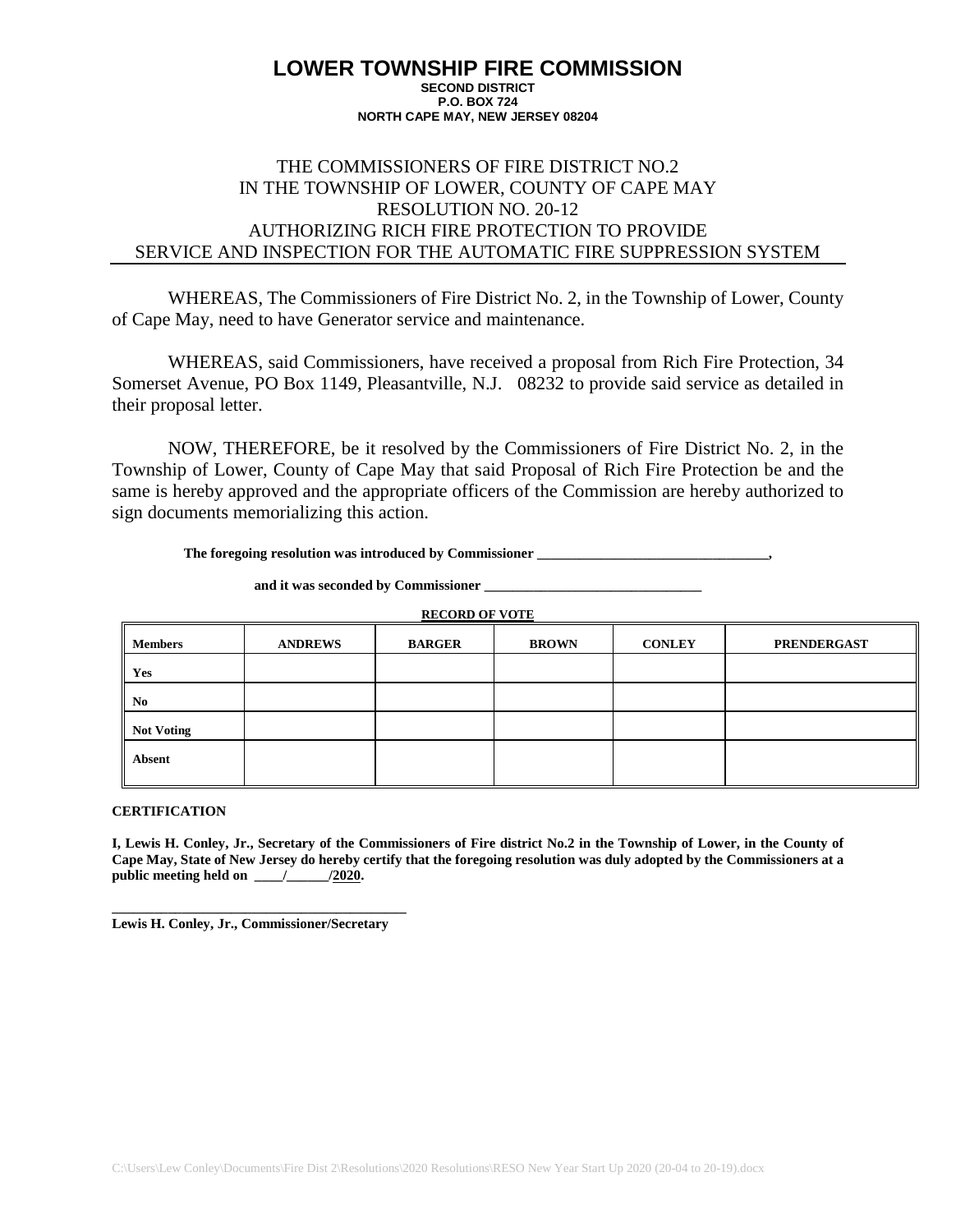### THE COMMISSIONERS OF FIRE DISTRICT NO.2 IN THE TOWNSHIP OF LOWER, COUNTY OF CAPE MAY RESOLUTION NO. 20-13 AUTHORIZING WESTERN PEST SERVICES, INC TO PROVIDE PEST ELIMINATION AT THE FIREHOUSE

WHEREAS, The Commissioners of Fire District No. 2, in the Township of Lower, County of Cape May, need to have monthly pest control maintenance.

WHEREAS, said Commissioners, have received a proposal from Western Pest Services to provide said service as detailed in their proposal letter.

NOW, THEREFORE, be it resolved by the Commissioners of Fire District No. 2, in the Township of Lower, County of Cape May that said Proposal of Western Pest Services be and the same is hereby approved and the appropriate officers of the Commission are hereby authorized to sign documents memorializing this action.

**The foregoing resolution was introduced by Commissioner \_\_\_\_\_\_\_\_\_\_\_\_\_\_\_\_\_\_\_\_\_\_\_\_\_\_\_\_\_\_\_\_\_,**

**and it was seconded by Commissioner \_\_\_\_\_\_\_\_\_\_\_\_\_\_\_\_\_\_\_\_\_\_\_\_\_\_\_\_\_\_\_**

**RECORD OF VOTE**

| <b>Members</b>          | <b>ANDREWS</b> | <b>BARGER</b> | <b>BROWN</b> | <b>CONLEY</b> | <b>PRENDERGAST</b> |
|-------------------------|----------------|---------------|--------------|---------------|--------------------|
| Yes                     |                |               |              |               |                    |
| ∥<br>No                 |                |               |              |               |                    |
| II<br><b>Not Voting</b> |                |               |              |               |                    |
| Absent                  |                |               |              |               |                    |

### **CERTIFICATION**

**I, Lewis H. Conley, Jr., Secretary of the Commissioners of Fire district No.2 in the Township of Lower, in the County of Cape May, State of New Jersey do hereby certify that the foregoing resolution was duly adopted by the Commissioners at a public meeting held on \_\_\_\_/\_\_\_\_\_\_/2020.**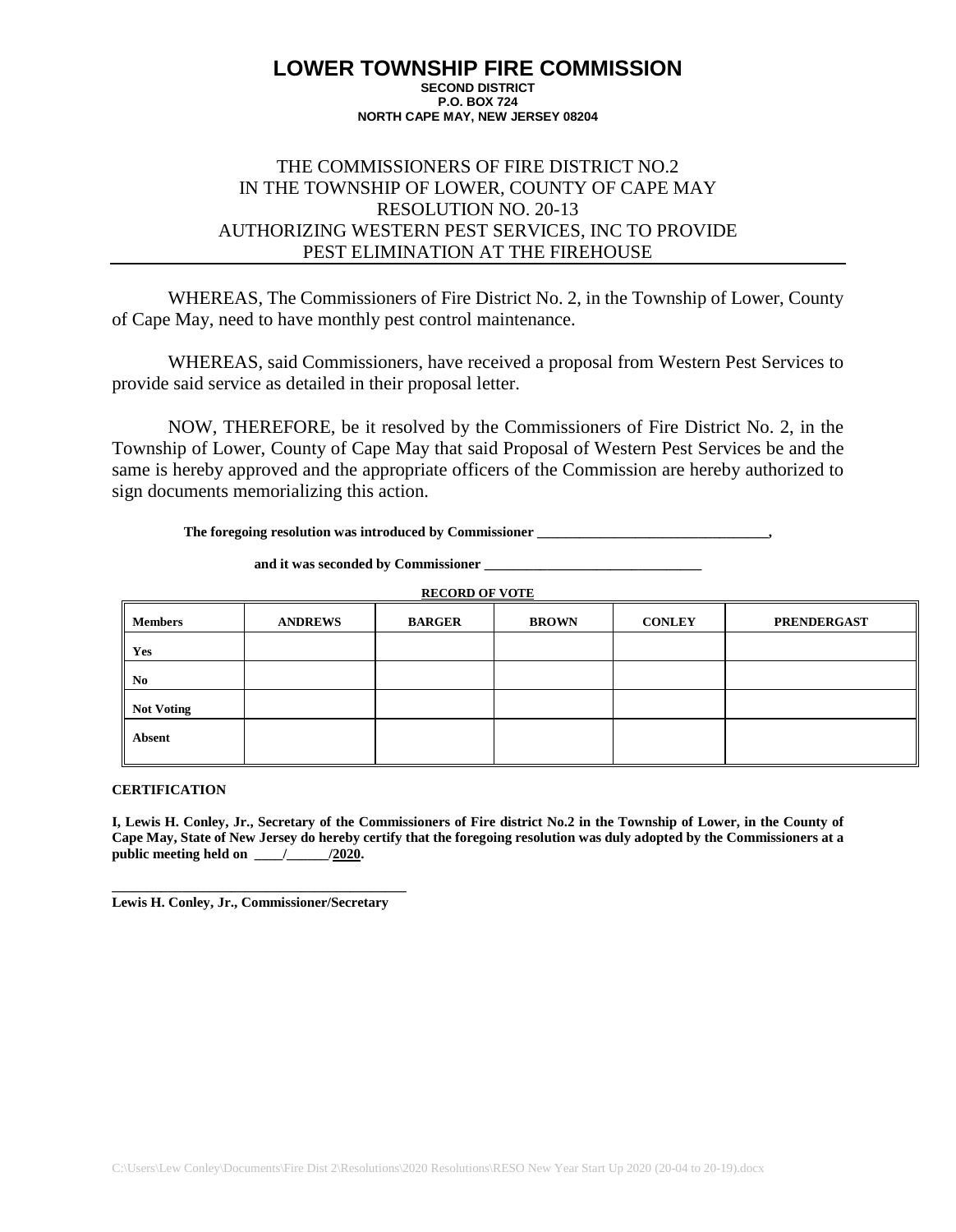# THE COMMISSIONERS OF FIRE DISTRICT NO.2 IN THE TOWNSHIP OF LOWER, COUNTY OF CAPE MAY RESOLUTION NO. 20-14 AUTHORIZING ELECTRONIC MEASUREMENT LABS, INC. TO PROVIDE CALLIBRATION OF THE AIR MONITORS

WHEREAS, The Commissioners of Fire District No. 2, in the Township of Lower, County of Cape May, need to have Generator service and maintenance.

WHEREAS, said Commissioners, have received a proposal from Electronic Measurement Labs, Inc., 668 Easton Avenue, Somerset, NJ 08873 to provide said service as detailed in their proposal letter.

NOW, THEREFORE, be it resolved by the Commissioners of Fire District No. 2, in the Township of Lower, County of Cape May that said Proposal of Electronic Measurement Labs, Inc. be and the same is hereby approved and the appropriate officers of the Commission are hereby authorized to sign documents memorializing this action.

**The foregoing resolution was introduced by Commissioner \_\_\_\_\_\_\_\_\_\_\_\_\_\_\_\_\_\_\_\_\_\_\_\_\_\_\_\_\_\_\_\_\_,**

**and it was seconded by Commissioner \_\_\_\_\_\_\_\_\_\_\_\_\_\_\_\_\_\_\_\_\_\_\_\_\_\_\_\_\_\_\_**

**RECORD OF VOTE**

| <b>Members</b>    | <b>ANDREWS</b> | <b>BARGER</b> | <b>BROWN</b> | <b>CONLEY</b> | <b>PRENDERGAST</b> |
|-------------------|----------------|---------------|--------------|---------------|--------------------|
| Yes               |                |               |              |               |                    |
| No                |                |               |              |               |                    |
| <b>Not Voting</b> |                |               |              |               |                    |
| Absent            |                |               |              |               |                    |

#### **CERTIFICATION**

**I, Lewis H. Conley, Jr., Secretary of the Commissioners of Fire district No.2 in the Township of Lower, in the County of Cape May, State of New Jersey do hereby certify that the foregoing resolution was duly adopted by the Commissioners at a public meeting held on \_\_\_\_/\_\_\_\_\_\_/2020.**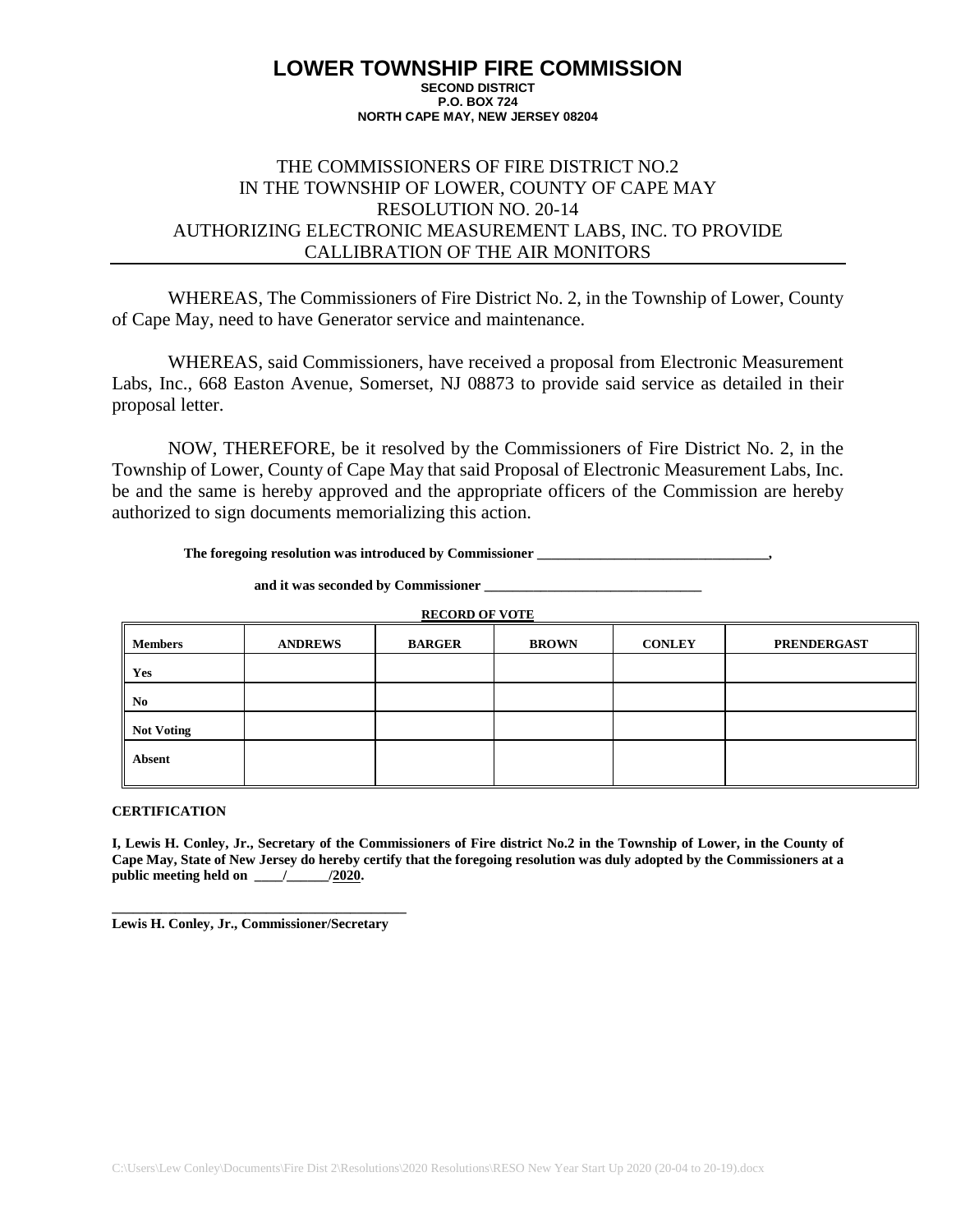### THE COMMISSIONERS OF FIRE DISTRICT NO.2 IN THE TOWNSHIP OF LOWER, COUNTY OF CAPE MAY RESOLUTION NO. 20-15 AUTHORIZING FIRE ONE TO PROVIDE FIRE PUMP and HOSE TESTING

WHEREAS, The Commissioners of Fire District No. 2, in the Township of Lower, County of Cape May, needs to have their fire pumps tested on an annual basis; and

WHEREAS, said Commissioners, have received a proposal from Fire One, PO Box 1040, Drexel Hill, PA 19026 to provide said service as detailed in their service program agreement for fire pump and hose testing,

NOW, THEREFORE, be it resolved by the Commissioners of Fire District No. 2, in the Township of Lower, County of Cape May that said Fire One proposal for fire pump and hose testing be and the same is hereby approved and the appropriate officers of the Commission are hereby authorized to sign documents memorializing this action.

**The foregoing resolution was introduced by Commissioner \_\_\_\_\_\_\_\_\_\_\_\_\_\_\_\_\_\_\_\_\_\_\_\_\_\_\_\_\_\_\_\_\_,**

and it was seconded by Commissioner

**RECORD OF VOTE**

| <b>Members</b>    | <b>ANDREWS</b> | <b>BARGER</b> | <b>BROWN</b> | <b>CONLEY</b> | <b>PRENDERGAST</b> |
|-------------------|----------------|---------------|--------------|---------------|--------------------|
| Yes               |                |               |              |               |                    |
| No                |                |               |              |               |                    |
| <b>Not Voting</b> |                |               |              |               |                    |
| <b>Absent</b>     |                |               |              |               |                    |

#### **CERTIFICATION**

**I, Lewis H. Conley, Jr., Secretary of the Commissioners of Fire district No.2 in the Township of Lower, in the County of Cape May, State of New Jersey do hereby certify that the foregoing resolution was duly adopted by the Commissioners at a public meeting held on \_\_\_\_/\_\_\_\_\_\_/2020.**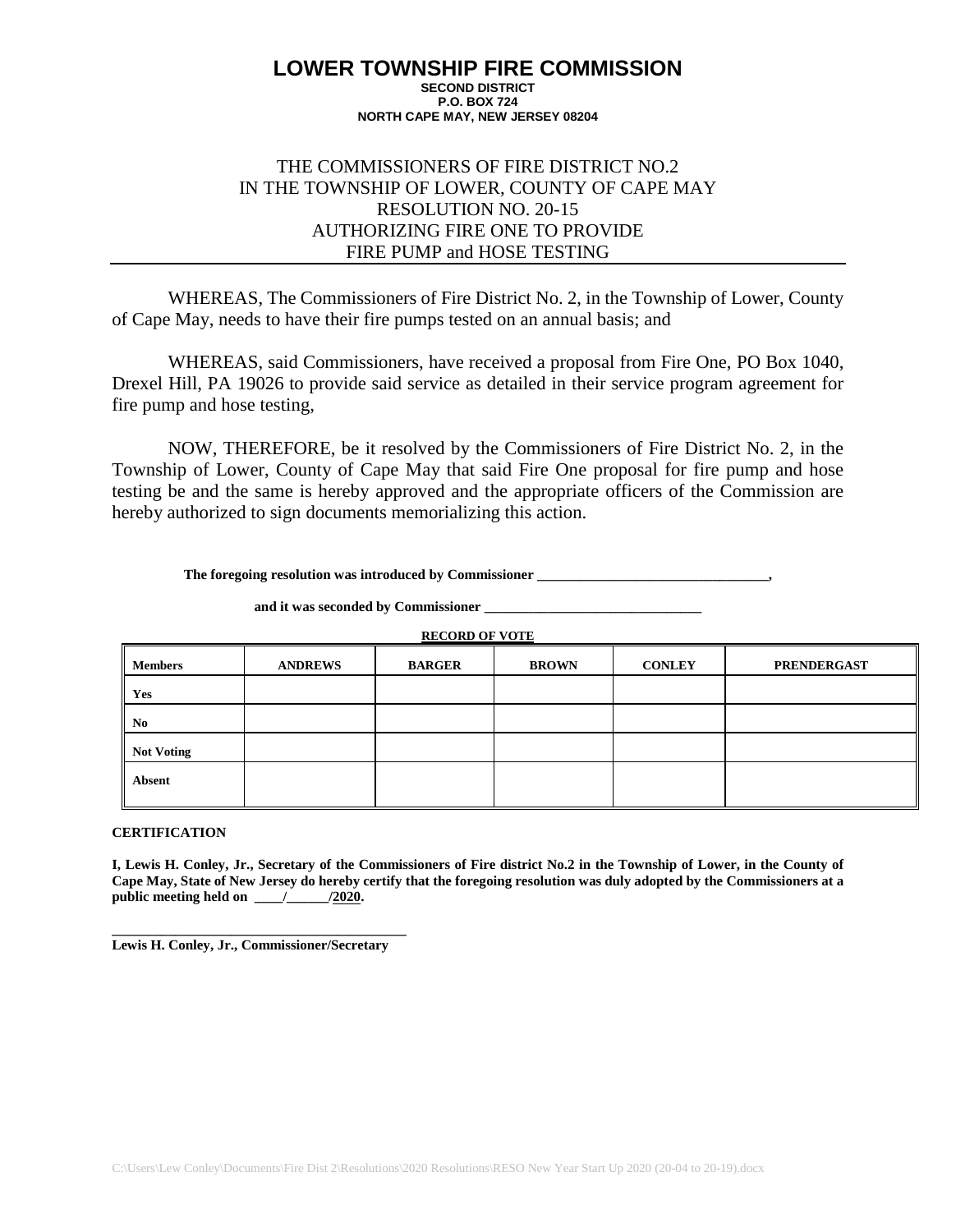#### **LOWER TOWNSHIP FIRE COMMISSION SECOND DISTRICT P.O. BOX 724**

#### **NORTH CAPE MAY, NEW JERSEY 08204**

### THE COMMISSIONERS OF FIRE DISTRICT NO.2 IN THE TOWNSHIP OF LOWER, COUNTY OF CAPE MAY RESOLUTION NO. 20-16 AUTHORIZING POLAR BEAR MECHANICAL SERVICES, INC TO PROVIDE REFRIGERATION MAINTENANCE SERVICES AT THE FIREHOUSE

WHEREAS, The Commissioners of Fire District No. 2, in the Township of Lower, County of Cape May, need to have their refrigeration units professionally cleaned and maintained.

WHEREAS, said Commissioners, have received a proposal from Polar Bear Mechanical Services, Inc. to provide said service as detailed in their proposal letter,

NOW, THEREFORE, be it resolved by the Commissioners of Fire District No. 2, in the Township of Lower, County of Cape May that said Proposal of Polar Bear Mechanical Services, Inc. be and the same is hereby approved and the appropriate officers of the Commission are hereby authorized to sign documents memorializing this action.

The foregoing resolution was introduced by Commissioner **\_\_\_\_\_\_\_\_\_\_\_\_\_\_\_\_\_\_\_\_\_\_\_** 

**and it was seconded by Commissioner \_\_\_\_\_\_\_\_\_\_\_\_\_\_\_\_\_\_\_\_\_\_\_\_\_\_\_\_\_\_\_**

**RECORD OF VOTE**

| <b>Members</b>    | <b>ANDREWS</b> | <b>BARGER</b> | <b>BROWN</b> | <b>CONLEY</b> | <b>PRENDERGAST</b> |
|-------------------|----------------|---------------|--------------|---------------|--------------------|
| Yes               |                |               |              |               |                    |
| N <sub>0</sub>    |                |               |              |               |                    |
| <b>Not Voting</b> |                |               |              |               |                    |
| <b>Absent</b>     |                |               |              |               |                    |

### **CERTIFICATION**

**I, Lewis H. Conley, Jr., Secretary of the Commissioners of Fire district No.2 in the Township of Lower, in the County of Cape May, State of New Jersey do hereby certify that the foregoing resolution was duly adopted by the Commissioners at a public meeting held on \_\_\_\_/\_\_\_\_\_\_/2020.**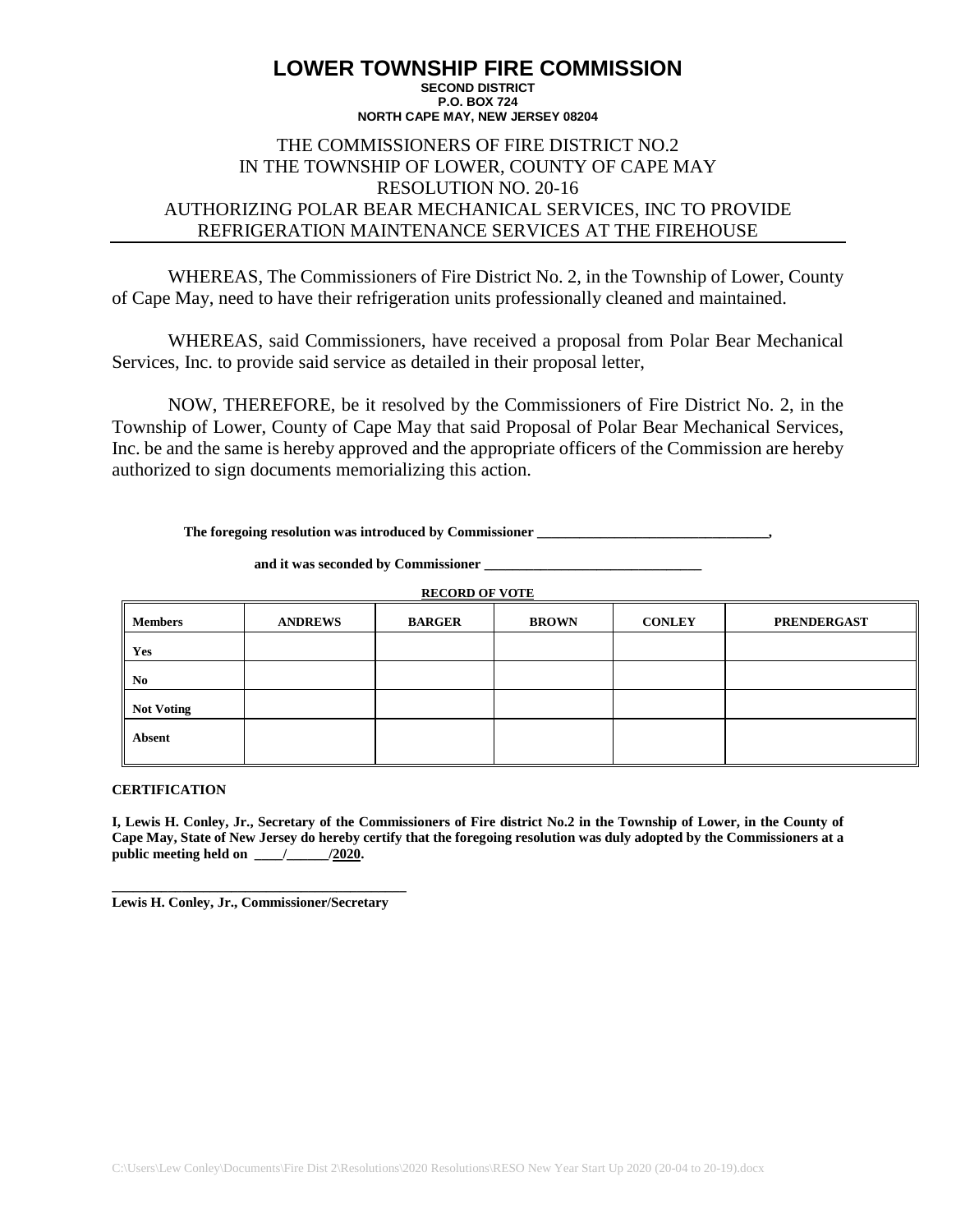### THE COMMISSIONERS OF FIRE DISTRICT NO.2 IN THE TOWNSHIP OF LOWER, COUNTY OF CAPE MAY RESOLUTION NO. 20-17 AUTHORIZING VECTOR SECURITY, INC. TO PROVIDE FIRE & SECURITY ALARM MAINTENANCE AT THE FIREHOUSE

WHEREAS, The Commissioners of Fire District No. 2, in the Township of Lower, County of Cape May, needs to have fire and security alarms maintenance at the firehouse professionally maintained.

WHEREAS, said Commissioners, have received a proposal from Vector Security, Inc. in Cape May Court House, NJ to provide said service as detailed in their proposal letter,

NOW, THEREFORE, be it resolved by the Commissioners of Fire District No. 2, in the Township of Lower, County of Cape May that said Proposal of Vector Security, Inc. be and the same is hereby approved and the appropriate officers of the Commission are hereby authorized to sign documents memorializing this action.

**The foregoing resolution was introduced by Commissioner \_\_\_\_\_\_\_\_\_\_\_\_\_\_\_\_\_\_\_\_\_\_\_\_\_\_\_\_\_\_\_\_\_,**

**and it was seconded by Commissioner \_\_\_\_\_\_\_\_\_\_\_\_\_\_\_\_\_\_\_\_\_\_\_\_\_\_\_\_\_\_\_**

**RECORD OF VOTE**

| <b>Members</b>    | <b>ANDREWS</b> | <b>BARGER</b> | <b>BROWN</b> | <b>CONLEY</b> | <b>PRENDERGAST</b> |
|-------------------|----------------|---------------|--------------|---------------|--------------------|
| Yes               |                |               |              |               |                    |
| N <sub>0</sub>    |                |               |              |               |                    |
| <b>Not Voting</b> |                |               |              |               |                    |
| <b>Absent</b>     |                |               |              |               |                    |

#### **CERTIFICATION**

**I, Lewis H. Conley, Jr., Secretary of the Commissioners of Fire district No.2 in the Township of Lower, in the County of Cape May, State of New Jersey do hereby certify that the foregoing resolution was duly adopted by the Commissioners at a public meeting held on \_\_\_\_/\_\_\_\_\_\_/2020.**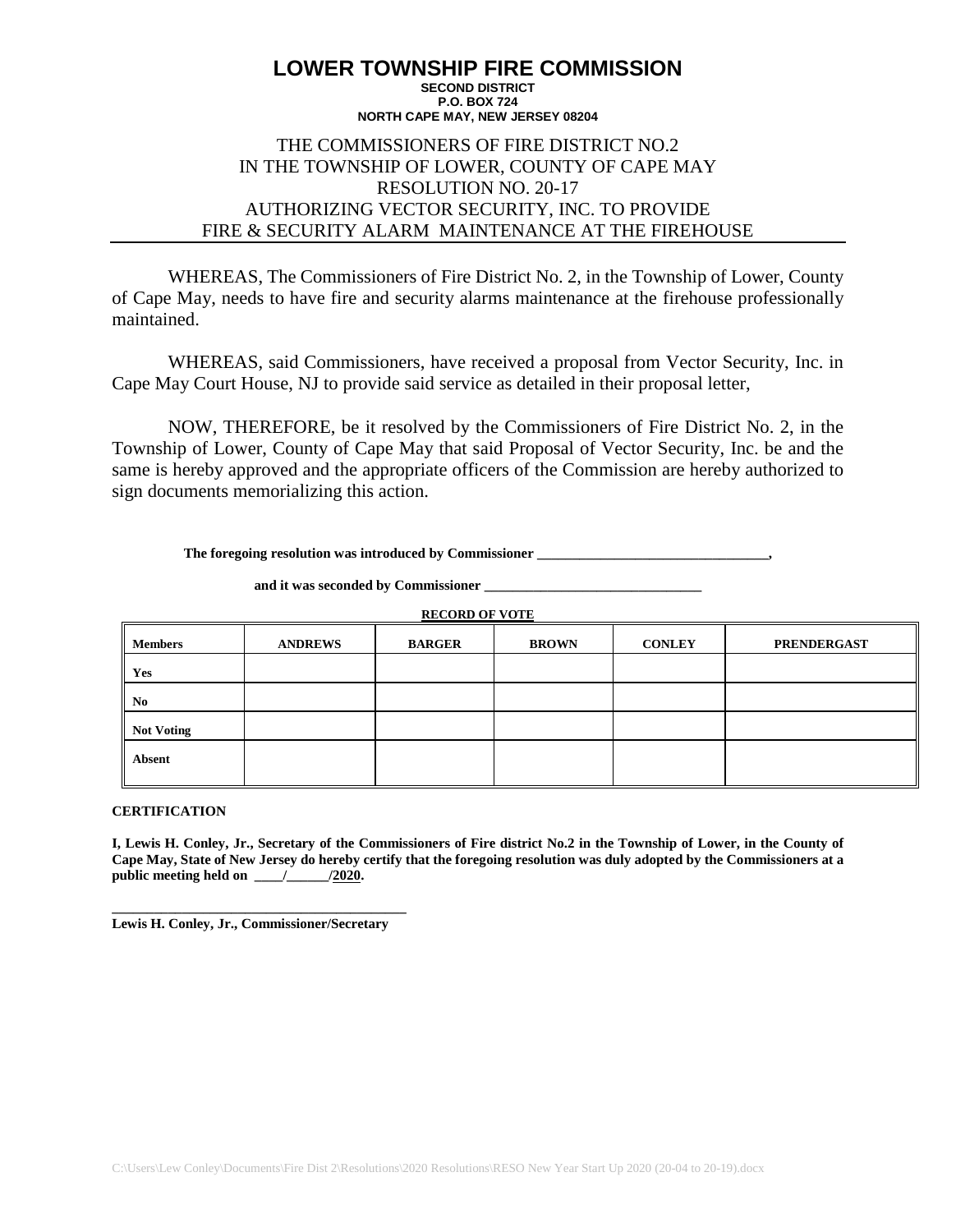### THE COMMISSIONERS OF FIRE DISTRICT NO.2 IN THE TOWNSHIP OF LOWER, COUNTY OF CAPE MAY RESOLUTION NO. 20-18 AUTHORIZING ESI EQUIPMENT, INC. TO PROVIDE HOLMATRO RESCUE EQUIPMENT SERVICE (MAINTENANCE)

WHEREAS, The Commissioners of Fire District No. 2, in the Township of Lower, County of Cape May, needs to have Their Holmatro Rescue Equipment professionally maintained.

WHEREAS, said Commissioners, have received a proposal from ESI Equipment, Inc. 119 Keystone Drive, Montgomeryville, PA 18936 to provide said service as detailed in their service program agreement,

NOW, THEREFORE, be it resolved by the Commissioners of Fire District No. 2, in the Township of Lower, County of Cape May that said ESI Equipment, Inc. be and the same is hereby approved and the appropriate officers of the Commission are hereby authorized to sign documents memorializing this action.

**The foregoing resolution was introduced by Commissioner \_\_\_\_\_\_\_\_\_\_\_\_\_\_\_\_\_\_\_\_\_\_\_\_\_\_\_\_\_\_\_\_\_,**

and it was seconded by Commissioner

**RECORD OF VOTE**

| <b>Members</b>    | <b>ANDREWS</b> | <b>BARGER</b> | <b>BROWN</b> | <b>CONLEY</b> | <b>PRENDERGAST</b> |
|-------------------|----------------|---------------|--------------|---------------|--------------------|
| Yes               |                |               |              |               |                    |
| N <sub>0</sub>    |                |               |              |               |                    |
| <b>Not Voting</b> |                |               |              |               |                    |
| <b>Absent</b>     |                |               |              |               |                    |

#### **CERTIFICATION**

**I, Lewis H. Conley, Jr., Secretary of the Commissioners of Fire district No.2 in the Township of Lower, in the County of Cape May, State of New Jersey do hereby certify that the foregoing resolution was duly adopted by the Commissioners at a public meeting held on \_\_\_\_/\_\_\_\_\_\_/2020.**